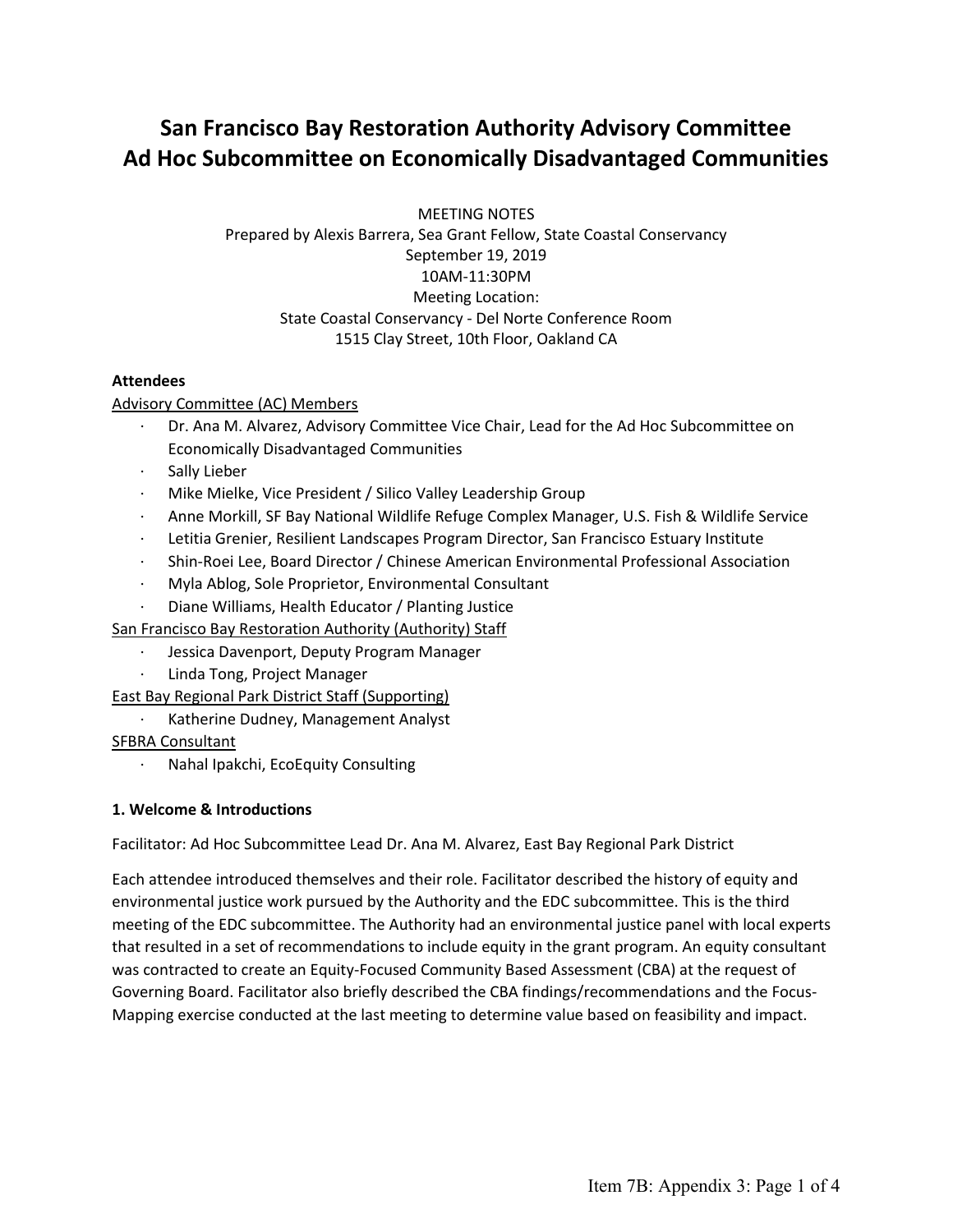#### **2. Formulating ED Recommendations Pathway**

Presenter: Ad Hoc Subcommittee Lead Dr. Ana M. Alvarez, East Bay Regional Park District

Dr. Alvarez reviewed a graph that visually captures the work tasks completed up to date by the Subcommittee and what remained to be completed (highlighted in yellow below). The Subcommittee engaged in a discussion pertaining to timelines for these tasks.



The intended outcomes for this meeting were described as a review of CBA recommendations to screen for mission and prevent "mission creep" and identify any items that are missing from the CBA that will be important to include in Subcommittee draft recommendations to the AC. An online survey was introduced as a tool to ensure full participation of Subcommittee members in the prioritization and categorizing of recommendations. With all of this information, the EDC subcommittee will then draft recommendations by October 02, 2019 to be included in the packet for the October 11, 2019 Advisory Committee meeting.

A question was raised about the timeline of the implementation of "Round 3 Recommendations" from the Subcommittee, AC and the community interviews led by the equity consultant. Staff responded by indicating that due to timing, those recommendations will be deferred to a future round; although some have already been implemented as part of Grant Round 3. For example:

- 1. the RFP was extended from 2 to 3 months
- 2. a guidance document, *Tips for Meaningful Community Engagement*, was also released to project applicants.
- 3. During the actual scoring of project applications, scorers will also be flexible in prioritizing equity issues that have been previously discussed.

A reminder will be sent to the community interviewees who participated in the surveys letting them know that their input will be reflected in future grant rounds.

Discussion on what implementation could look like took place. Authority staff may need to develop an Equity Work Plan, supported and approved by the Governing Board, which the Authority staff will commit to developing in a staff memo presented along with the AC recommendations.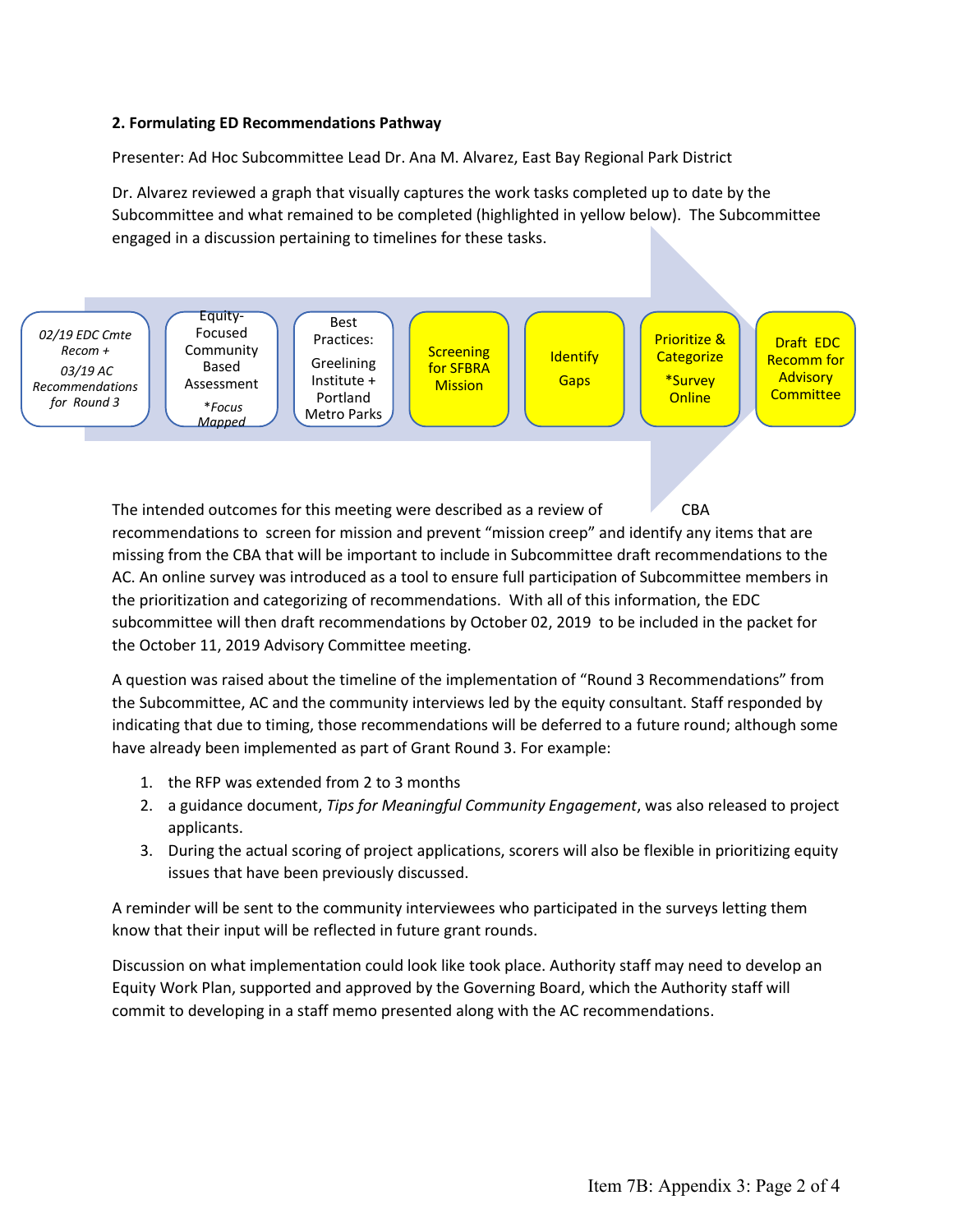## **3. Debrief on Focus Mapping Results on Equity-Focused CBA Recommendations**

#### Presenter: Katherine Dudney, Management Analyst

The presenter summarized the process for the Focus Mapping exercised that took place at the last Subcommittee meeting of August 30, 2019; an analysis of the results was highlighted. CBA recommendations were scaled for feasibility and impact. The recommendations that were highlighted were selected because they were scored high in both feasibility and impact. These recommendations will be prioritized for short-term or long-term implementation, however no recommendations will be deleted or removed.

The presenter then summarized the prioritized recommendations that scored well in feasibility and impact (the numbers are referenced from the CBA Report):

*CBA Recommendation #14*: Amend scoring criteria: scored high in both categories

*CBA Recommendation #1*: Simplify language: scored mid-high in both

*CBA Recommendation #5*: Clarify eligibility: one of the most feasible, less so on impact

*CBA Recommendation #11*: Offer technical assistance: high on feasibility

*CBA Recommendation #8*: Establish a hub to facilitate connections: mid-range on both

-Hub would be for ecological, social justice, community empowerment types of funding. -"Match making" hub for funding organizations

CBA Recommendation #9: Develop separate application track ~

A question was raised about whether developing a separate application track would impact timing and staff resources as there would be a lot of issues for implementation. Timing for implementation of these recommendations is crucial because of the rapidly approaching 2030 year, after which restoration projects will be more costly and difficult to implement. It was suggested by Authority staff that the separate proposal track could be implemented on a trial basis, 2-3 years, to see if it helped applicants. There are similar separate application tracks used by other agencies such as the California Department of Water Resources that could be used as a model. Another suggestion was made to have larger organizations act as an umbrella entity to support smaller organizations with processing and receiving government grants.

#### **4. Working Session**

#### **a) Screening for SFBRA Mission & EDC Ad Hoc Committee Scope**

For the Authority, eligible projects must be a habitat restoration project, but can have flood or public access elements. As such, some of these recommendations could only be implemented using the administrative budget, not the projects appropriation . If a community-based organization (CBO) applied for a planning grant that had a lot of community engagement, then it could be funded as the first phase of a restoration project. This action would also send a positive message to include equity work for other potential projects.

Specific recommendations from the equity assessment that might be beyond the mission of the Authority were discussed in more detail, as follow: